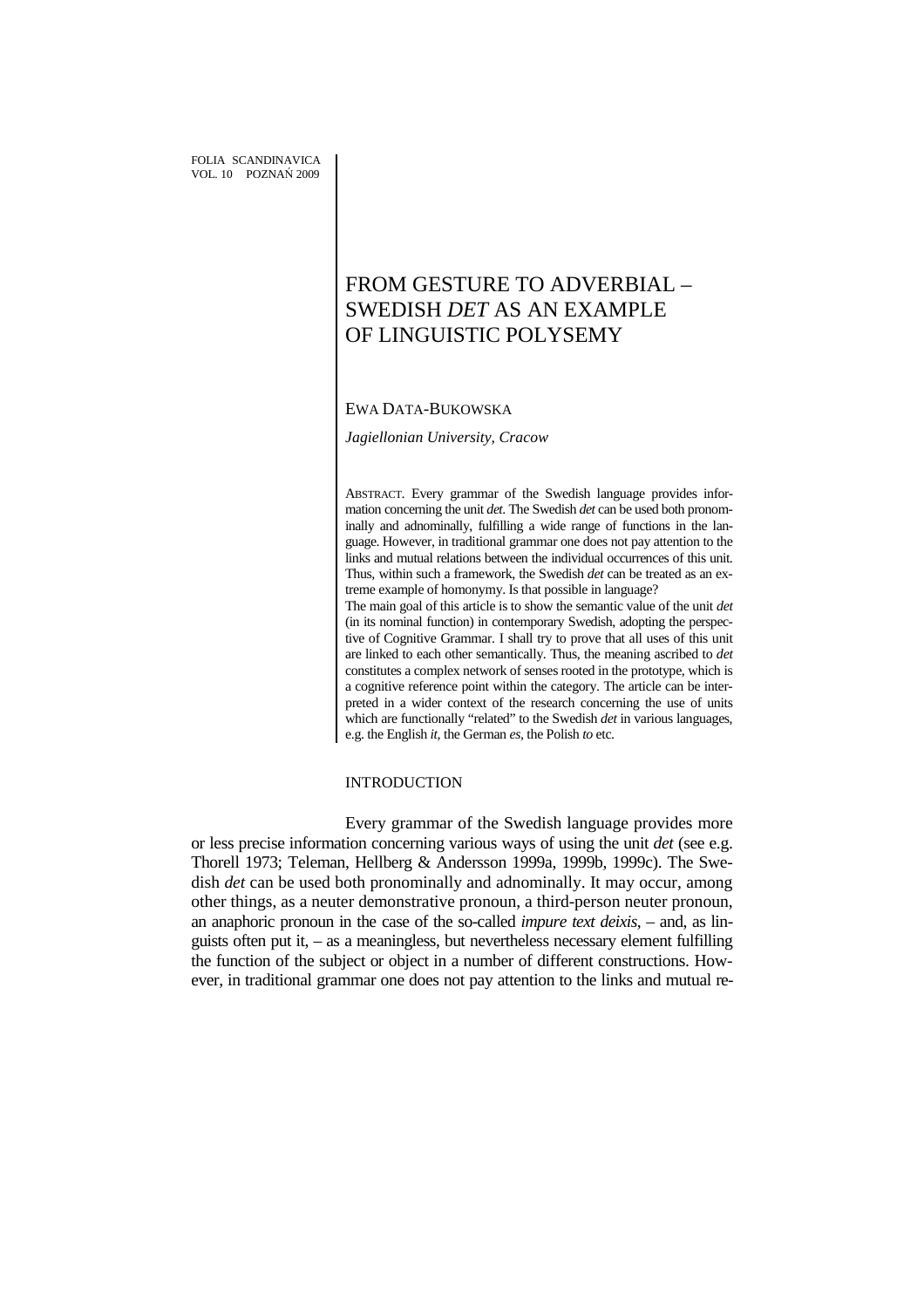lations between the individual uses of this language unit. Thus, within such a framework, the Swedish *det* can be treated as an extreme example of homonymy in language.

The only study that postulates the existence of connections between particular occurrences of *det* is a book by Olson (1913). In the context of the study of *det* and related structures, this book is truly exceptional as it comes very close to the idea of the radial category promoted within the cognitive theory of language. Unfortunately, it seems to be forgotten as well.

The main goal of this article is to show the semantic value of the unit *det* in contemporary Swedish, adopting the perspective of Cognitive Grammar (CG) as described in Langacker (1987, 1991) and Lakoff (1987). The analysis of the linguistic material which I am going to present can be interpreted in a wider context of the research concerning the functioning of units which are "related" to the Swedish *det* in various languages; in other words, units which fulfill similar functions in these languages, e.g. the English *it,* the German *es,* the Polish *to* etc. (Brugmann 1922, 1925; Brandenstein 1928; Bolinger 1977; Chomsky 1982; Langacker 1991; Schultze & Tabakowska 1992; Tabakowska 1995; Smith 2002; Sokołowska 2002). However, what is interesting in this context is the fact that, compared to the abovementioned units, the Swedish *det* seems to have the widest range of uses.

I shall concentrate only on pronominal uses of the Swedish *det*. I shall try to prove that they all are linked to each other and that they are cognitively motivated. Thus, the meaning ascribed to *det* constitutes a complex network of senses rooted in the prototype, which is a cognitive reference point within the category.

## PROTOTYPE

According to Tabakowska (1995), the demonstrative pronoun should be seen as the category prototype for the Swedish det (Tabakowska 1995: 432). Considering the ample publications on the demonstrative pronoun in various languages (e.g. Data-Bukowska 2005; Mulder de 1996; Hanks 1992; Himmelmann 1996; Jodłowski 1973; Roberts 1993) we can ascribe to the prototypical det the following attributes:

- a. *det* gives the addressee a signal to distinguish a figure (an object) from the ground which the speakers share,
- b. *det* narrows down (to some extent) the range of the ground "containing" the figure,
- c. the ostensive gesture accompanying *det* introduces a further narrowing down of this ground *det* portrays the figure in a most schematic way (as a thing),
- d. *det* distinguishes the figure, which is a bounded concrete object,
- e. which is smaller than the ground and can be clearly distinguished from it,
- f. which is introduced into the addressee's consciousness as a new element,
- g. *det* renders the object salient i.e. highlights it,
- h. *det* signals that the figure is distant from the conceptualizer,
- i. *det* can be stressed and contrast the figure with the other elements of a given category within the ground.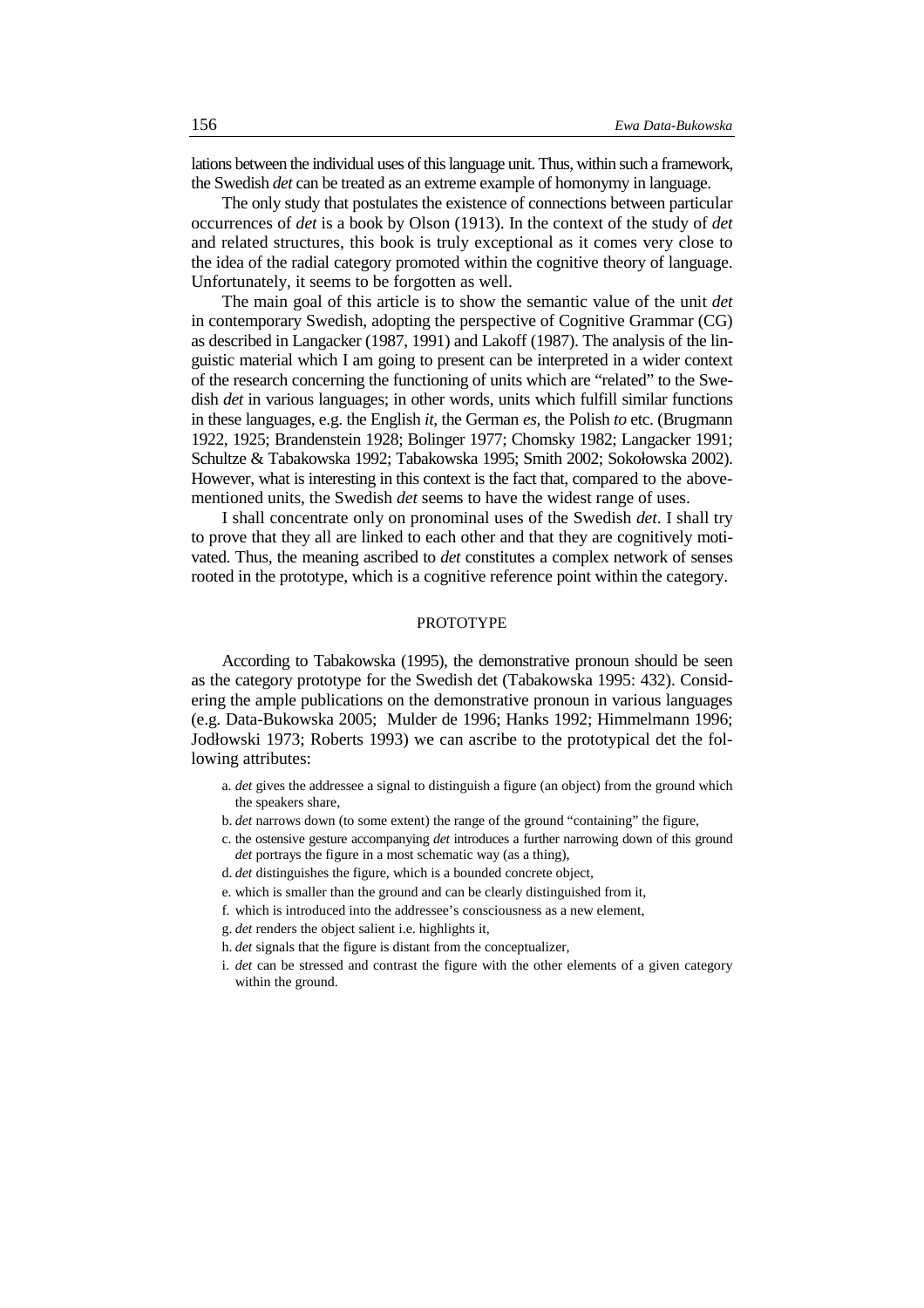The very perception of the demonstrative, its sound or its written form, starts the demonstrative process (Mulder de 1996: 37). In this process the prototypical *det* functions on the one hand as a kind space builder and on the other hand as a highlighter of the object. However, as can be expected, the attributes, which I have listed above can be excluded or transformed in particular occurrences of this language unit in contemporary Swedish.

# **CATEGORY**

Let us now examine some conceptualizations. Examples (1) and (2) illustrate instances of the category prototype*.* In (1) the speaker points to the objects in physical space, at the same time categorizing (naming) them explicitly. *Det* to the greatest extent resembles here its paralinguistic prototype i.e. pointing to an object with the finger. This instantiation of *det* reflects practically all the attributes of the prototype, except for two: it is not stressed and does not profile any contrast. However, these values can potentially be introduced into the conceptualization.

(1) **Det** är en stol. 1 **Det** *is a chair. This (That/It – depends on the context) is a chair.* 

In the case of (2), the characteristics of the figure have changed. The object pointed to is not clearly distinguished from the ground.

(2) Suddenly a terrible noise can be heard: Vad var **det**? (Olson 1913: 6)  *What was* **det***? What was that?* 

Also in (3) the function of *det* is to indicate that the object referred to is to be found by making use of the immediately accessible context in which this language unit occurs. However, in this case *det* characterizes the figure in a wider extent than in (1) and (2). The object called for in this context – *ett pappersblock* 'a (writing) pad' – should be entitled to concrete neuter gender. The pronoun retains here the other attributes of the category prototype.

(3) Ge mig **det**. [the speaker will get **ett** pappersblock 'a (writing)pad' near the addressee] *Give me* **det**. [the speaker will get a**NEUTER** (writing)pad near the addressee] *Give me that* / *it*. / *Give it to me.*

Also the use of *det* in (4) is clearly gender-dependent.

(4) Vi bodde i **ett** rött hus då. Den sommaren var **det** nymålat. *We lived in a***NEUTER** *red house then*. *That summer was* **det** *freshly painted*. *We lived in a red house then. That summer it was freshly painted.*

<sup>&</sup>lt;sup>1</sup> Examples presented in this article mostly come from Teleman et al. (1999a, 1999c, 1999c).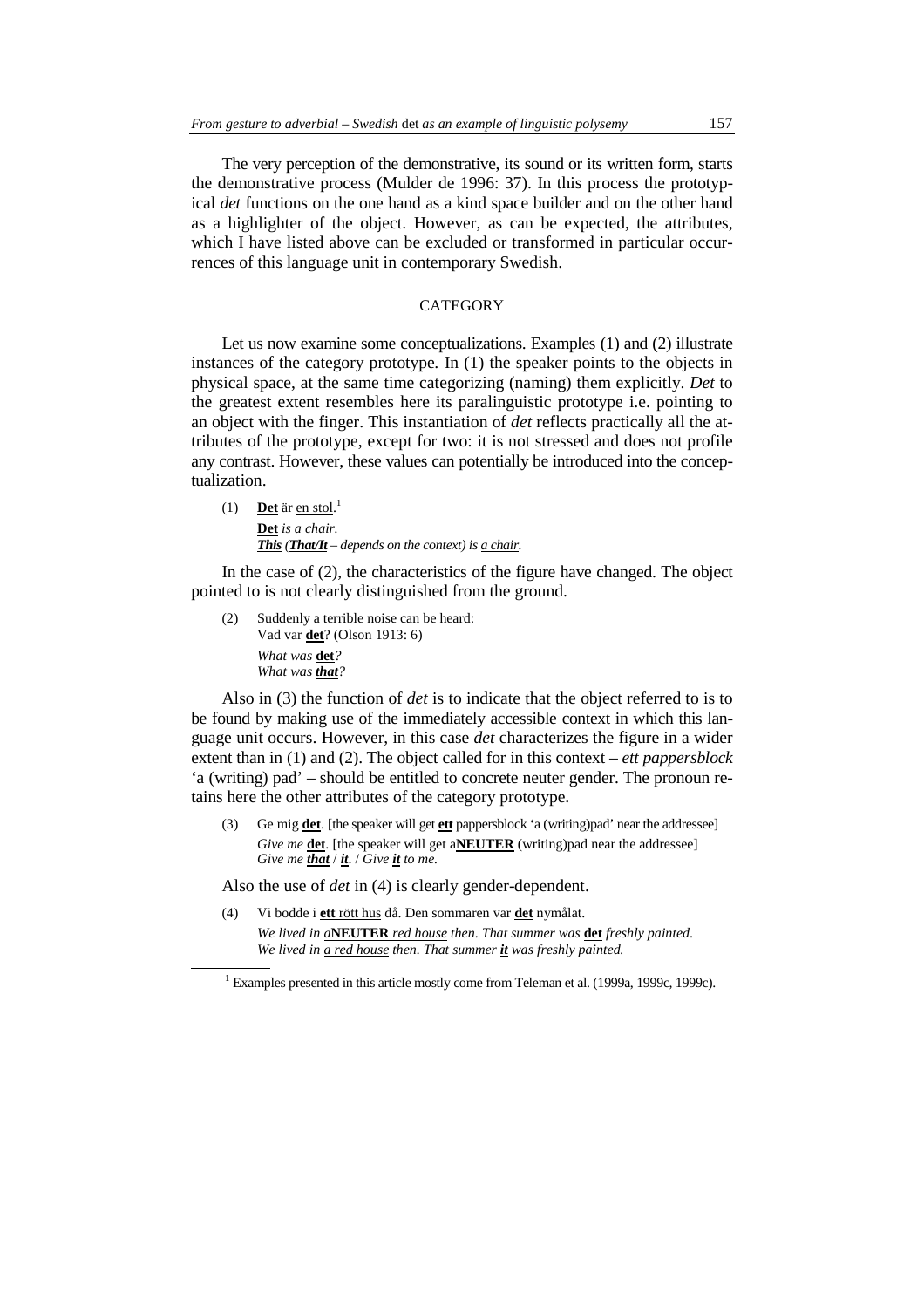The pronominal *det* used in contemporary Swedish in the way shown in example (4) is a very precise signal to the addressee. The weakly stressed, lowpitch pronoun directs his/her attention back in the text and narrows down a specific portion of the ground containing the object. The object which *det* designates is marked for the neuter gender and it enjoys the highest degree of cognitive salience in the participants' consciousness. Thus, the pronominal *det* in its anaphoric (or tracking) use does not introduce a new object into the universe of discourse but only retrieves an old and accessible one. Additionally, the highlighting of the object is here weakened. The main function of *det* is then not making the object salient for the addressee, but only recalling it in his/her memory (Olson 1913: 2).

Also no implication of contrast is present in this usage (Teleman et al. 1999a: 300). If necessary, this feature may be introduced into the conceptualization by putting more stress onto the pronoun. In such a case, the object is more clearly highlighted, and the similarity to the prototype of *det* is increased.

In traditional grammar *det* in (5) is treated as semantically empty expletive object (Teleman et al. 1999b: 301). From the point of view of CG, this occurrence of *det* shows similarity with *det* in (4) and (2).

(5) Ta **det** lugnt! *Take* **det** *easy! Take it easy!* 

*Det* is not co-referential here. However, the unit refers to a very unspecific [thing] in the addressee's consciousness. This [thing] is construed as the patient of the action expressed by the verb. Since recalling such an object is theoretically automatic it is connected with no particular cognitive effort on the addressee's part. Though the meaning of *det* is maximally schematic, from the point of view of CG, it is still a meaning and the reference described here can be treated as a kind of anaphor.

The next extension of the category is *det* referring to complex regions of conceptual content in discourse. See example (6). Lyons (1977: 668) calls this *impure text deixis*.

(6) Tycker du om öl? Ja **det** gör jag. (*det* = tycker om öl) *Do you like beer? Yes* **det** *do I.* (*det* = *like beer*) *Do you like beer? Yes I do.* 

Reference to regions of conceptual content which, as Krenn (1985: 93) puts it, "zum Gegenständen hypostatisiert werden", is also possible in the physical space surrounding the speakers. That is why the similarity between the occurrences of *det* in examples (6) and (2) is so obvious.

In (6) *det* is a verbal gesture, which establishes the frame of reference in which the object is to be found. However, this object does not originally exist in the universe of discourse. It is, as Himmelmann (1996: 224) puts it, to be "created at the very moment" when the pronoun is used. In this regard, the ob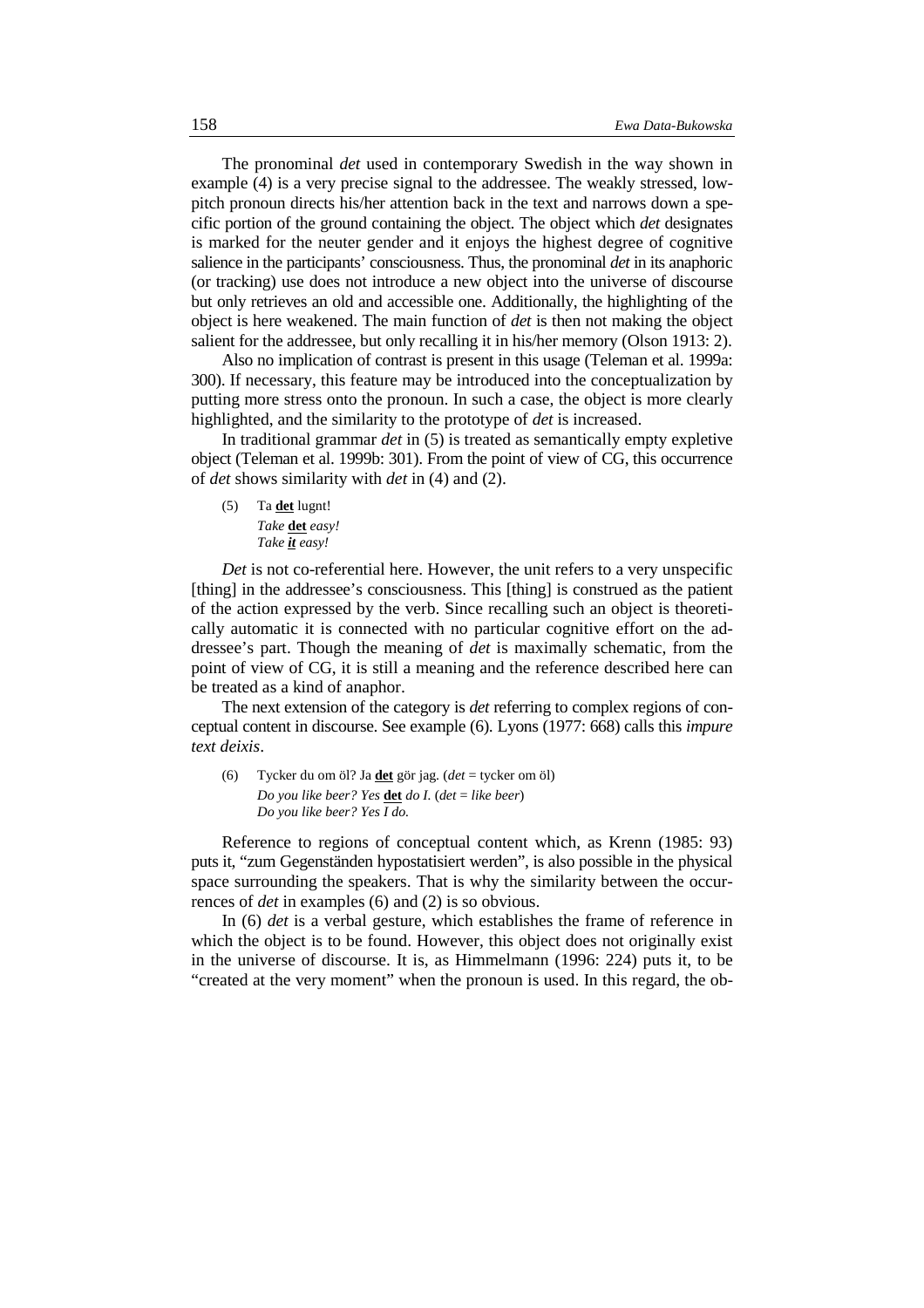ject can be treated as new on the scene. "It is established in the ... discourse for the first time" (ibid.).

In this type of conceptualization, the prototypical relations between the figure and the ground are visibly modified. Though complex conceptual content is here formed as a [thing], this thing seems to be quite vague. Its boundaries are fuzzy. Thus, a clear distinction between the figure and the ground is here neutralized.

The phenomenon described in the grammar of Swedish as *initial dislokation* (Teleman et al. 1999c: 533) is clearly related to this category – example (7).

(7) Om det blir regn, **det** är det ingen som vet.  *Whether it's going to rain,* **det** *is no one who knows. No one knows whether it's going to rain.* 

In the same way as in (6), the pronominal *det* can point to an object created in the following discourse segment – see example (8). However, the aspects of highlighting the object and creating this object as a new element in the universe of discourse are more clearly marked here.

(8) Jag säger då **det**: XXX. (Olson 1913: 42) *I'm saying then* **det***: XXX*. *Then I'm saying this: XXX.*

Let us now compare conceptualisations (9) and (7). In (9) *det* profiles an object designated by a clause. The object already exists in the addressee's consciousness (Teleman et al. 1999a: 287), so its status is similar to that in *impure text deixis*.

(9) **Det** att hon gråter behöver inte betyda att hon är ledsen. **Det** *just because she is crying does not necessarily mean that she is sad. Just because she is crying does not necessarily mean that she is sad.*

An interesting extension of the category is *det* used in the construction in (10). This construction shows some similarity to the conceptualizations in (9) and (8). However, in (10a) the ability of the unit to set up a ground where the figure is to be identified manifests itself more clearly, while the function of highlighting the object is weakened.

- (10a) **Det** ska bli trevligt att du kommer. **Det** *will be nice if you come*. *It will be nice if you come.*
- (10b) \*Att du kommer ska **det** bli trevligt.

*\*If you come will* **det** *be nice.*

Thorell (1973: 205) describes this kind of *det* as a preparatory subject, which prepares the ground for the subject proper, introduced at the end of the sentence. Teleman et al. (1999c: 53, 55) treat this kind of *det* as a semantically empty unit, which makes it possible to move the logical subject to the rhematic part of the sentence.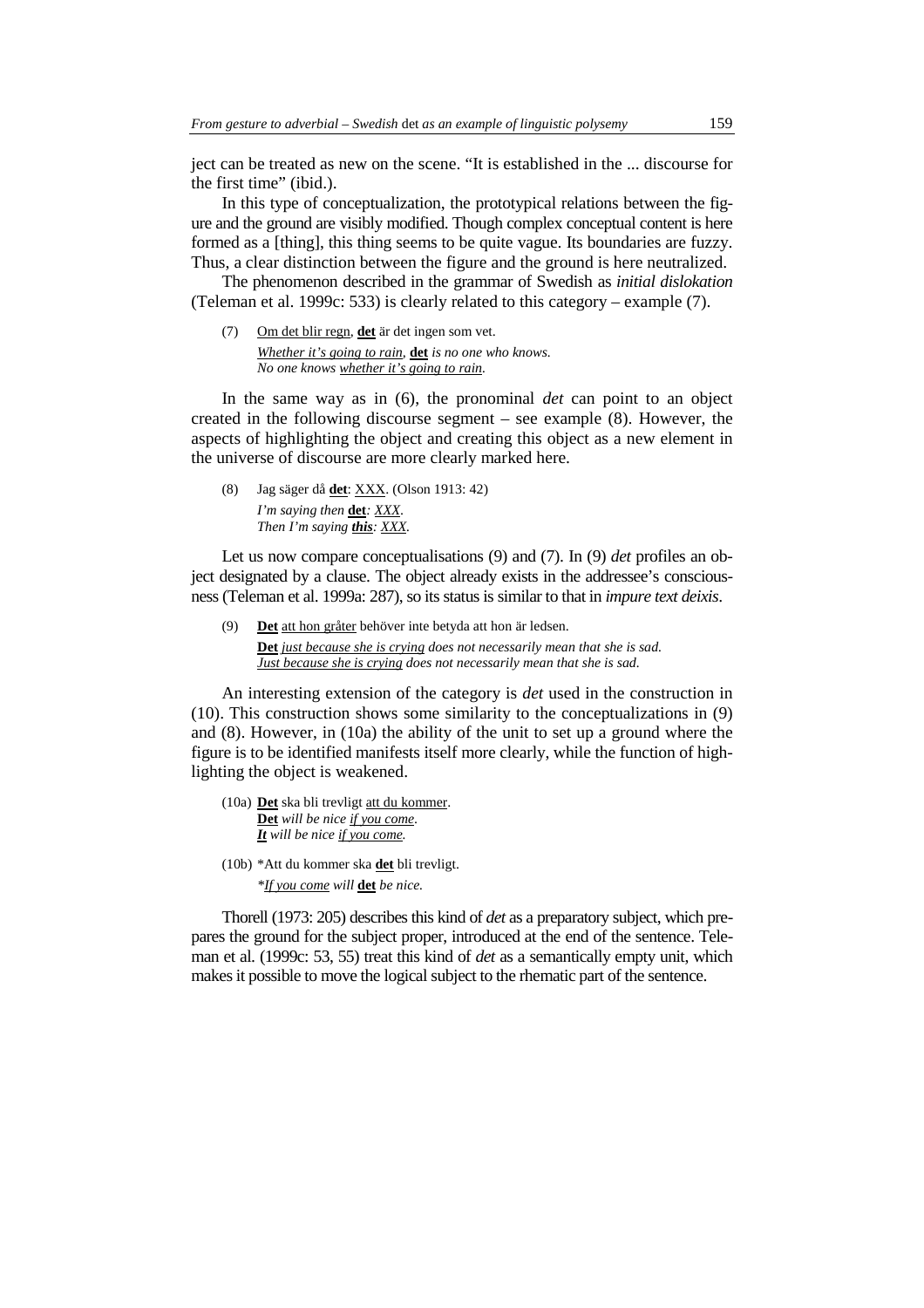A characteristic feature of the conceptualization in (10a) is a specific order in which the information is introduced. From the cognitive perspective it should be seen as iconic. *Det* either appears here in the initial position or it occupies the place reserved in the Swedish sentence for the subject  $- (S) - only^2$  (Teleman et al. 1999c: 36, 55). Immediately after *det* comes a verb which has a schematic meaning, e.g. *vara* 'to be' *bliva* 'to become', then an adjective *trevligt* 'nice' which shows congruence in neuter gender with the pronoun and introduces into the conceptualization the evaluative judgement of the speaker (Teleman et al. 1999c: 54). The object itself is mentioned as the last element in the linear structure of the sentence.

According to Smith (2002: 93), who discusses a similar kind of construction in German, we can characterize *det* in (10a) as a signal to the addressee to set up a ground, within which a figure is to be distinguished. The ground is created on the basis of the information provided by the adjective. In this way, "an abstract mental space" is set up in the universe of discourse (Smith 2002:  $94$ ).<sup>3</sup> So, similarly to the prototype, *det* functions here as a kind of a space builder. Additionally, it is a signal to distinguish an object which is introduced into the scene as a new element.

An additional argument in favour of the description of the semantic content presented here is the fact that it is not possible in Swedish to begin the sentence with the logical subject and retain *det* in such a construction (Teleman et al. 1999c: 55) – example (10b). In other words, having already introduced the object into the scene, the speaker does not need to include within the conceptualization the unit building the space within which this object is to be delineated.

The unit *det* in (11a) may be seen as close in value to *det* in its cataphoric uses, illustrated by examples in (9) and (10). On the other hand, *det* in (11a) is clearly related to the pronoun in (4).

- (11a) Men problemet är väl **det** att vi hittills har varit relativt skyddade. *But the problem is* **det** *that we until now have been relatively protected. But the problem is that until now we've been relatively protected.*
- (11b) Men problemet är väl att vi hittills har varit relativt skyddade. *But the problem is that until now we've been relatively protected.*

*Det* profiles the neuter gender of the Swedish noun *problem* 'problem'. On the other hand, the unit serves to highlight this object in the universe of discourse. Removing *det* from the conceptualization would cancel this feature – (11b).

 $2$  What is meant here is the position no. 3 in the linear order of the main clause, after topic (the so-called FUNDAMENT) and the finite verb (FIN): 1FUNDAMENT. 2FIN. 3S. 4a. 5V. 6N. 7A.

 $3$  Smith (2002: 93), discussing a similar type of construction in German, points out that the conventional way of introducing information presented here is cognitively motivated. The egocentric position of the speaker manifests itself in the fact that his/her evaluative judgement, which sets up the ground, appears in this conceptualization before the delineated object.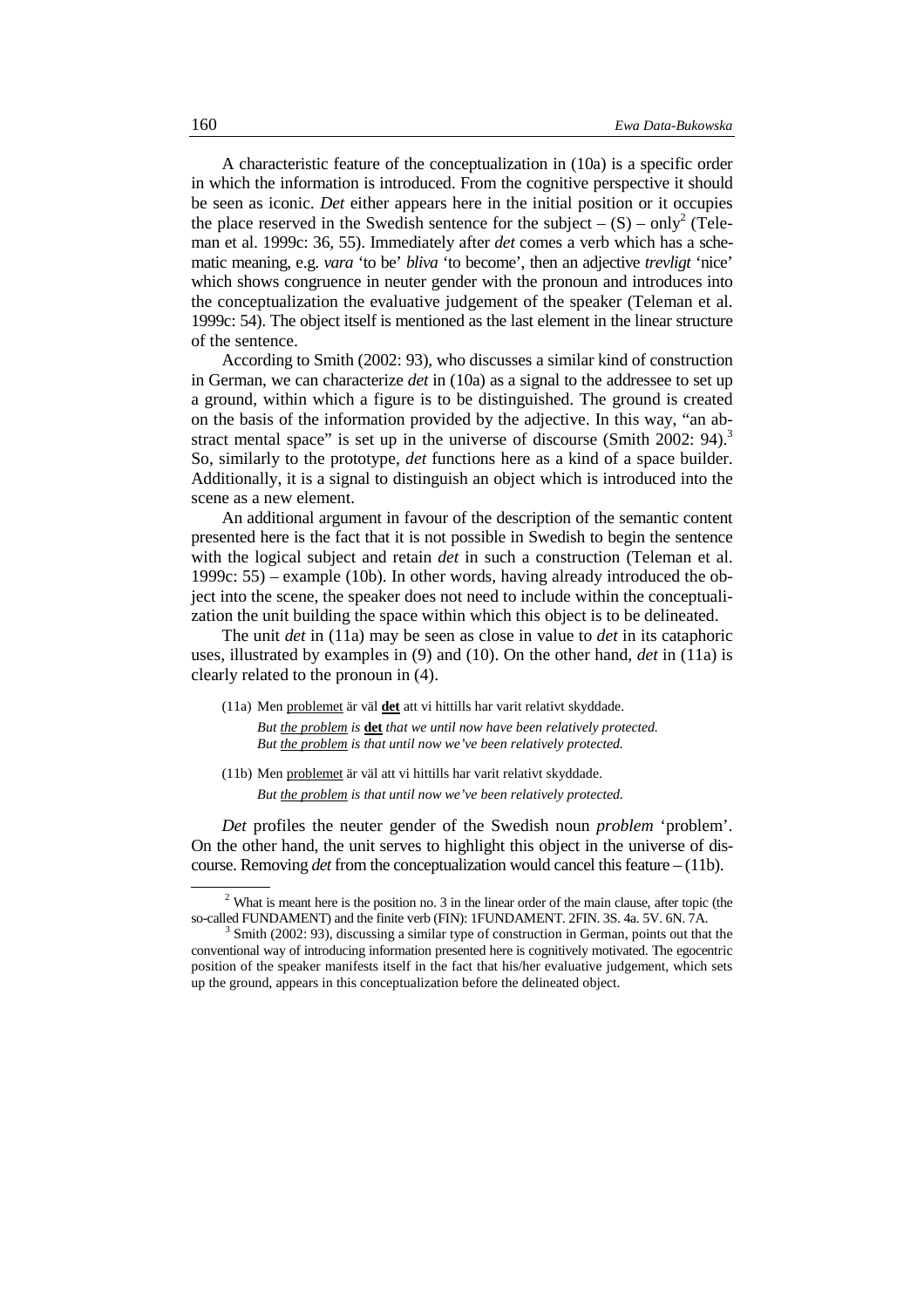Let us now go back to example (1). A clear similarity to this instantiation of *det* is shown by *det* in (12). However, pointing to the object has been here transferred into the discourse space.

(12) Vem är **det**? **Det** är Jan. *Who is* **det***?* **Det** *is Jan. Who is it / this / that? It / This / That is Jan.* 

The facultative use of *det* in (13) is also similar to these uses. However, the highlighting of the object seems to be more clearly marked within this conceptualization.

(13) Den som blev glad, (**det**) var jag. (Olson 1913:33) *The one who became happy, (***det***) was I*. *I was the one who became happy.*

*Det* in the so-called *utbrytningskonstruktion* – example (14) – (Teleman et al. 1999c: 62-63) also shows a certain affinity with *det* in (13). This construction corresponds to the English cleft sentence.

(14) **Det** var min chef som vann tävlingen. **Det** *was my boss who won the competition. It was my boss who won the competition. (My boss was the one who won the competition.)*

In this construction the pronominal *det* retains a central feature of the category prototype i.e. the signal for distinguishing a figure from the ground. However, this instantiation of *det* is not used to introduce a new object into the addressee's current attention, but it only retrieves the one of which s/he already has prior knowledge. So, the construction has certain features of anaphora. The function of further narrowing down the space containing the figure is fulfilled by the relative clause as a modifier. The clause substitutes the prototypical ostensive gesture which accompanies the pronoun.

This instantiation of *det* cannot be stressed and cannot profile contrast. However, these values are retained in the construction. The stress which falls on the expression denoting the figure causes the object to contrast with other elements of the category. In this way the object is also highlighted.

In the language of the media, this construction is often used to introduce a new piece of information to the addressee's consciousness, as in (15) (Teleman et al. 1999c: 517-518).

(15) **Det** var idag på morgonen som EU:s ministerråd meddelade att man beslutat stå fast vid livsmedelssubventionerna.

**Det** *was this morning the EU Council of Ministers announced the decision to continue subsidizing food.*

*It was this morning the EU Council of Ministers announced the decision to continue subsidizing food.* 

In such a situation, the similarity of the construction to the prototype is even more clearly visible, though some features of the prototype are here realized by other linguistic means.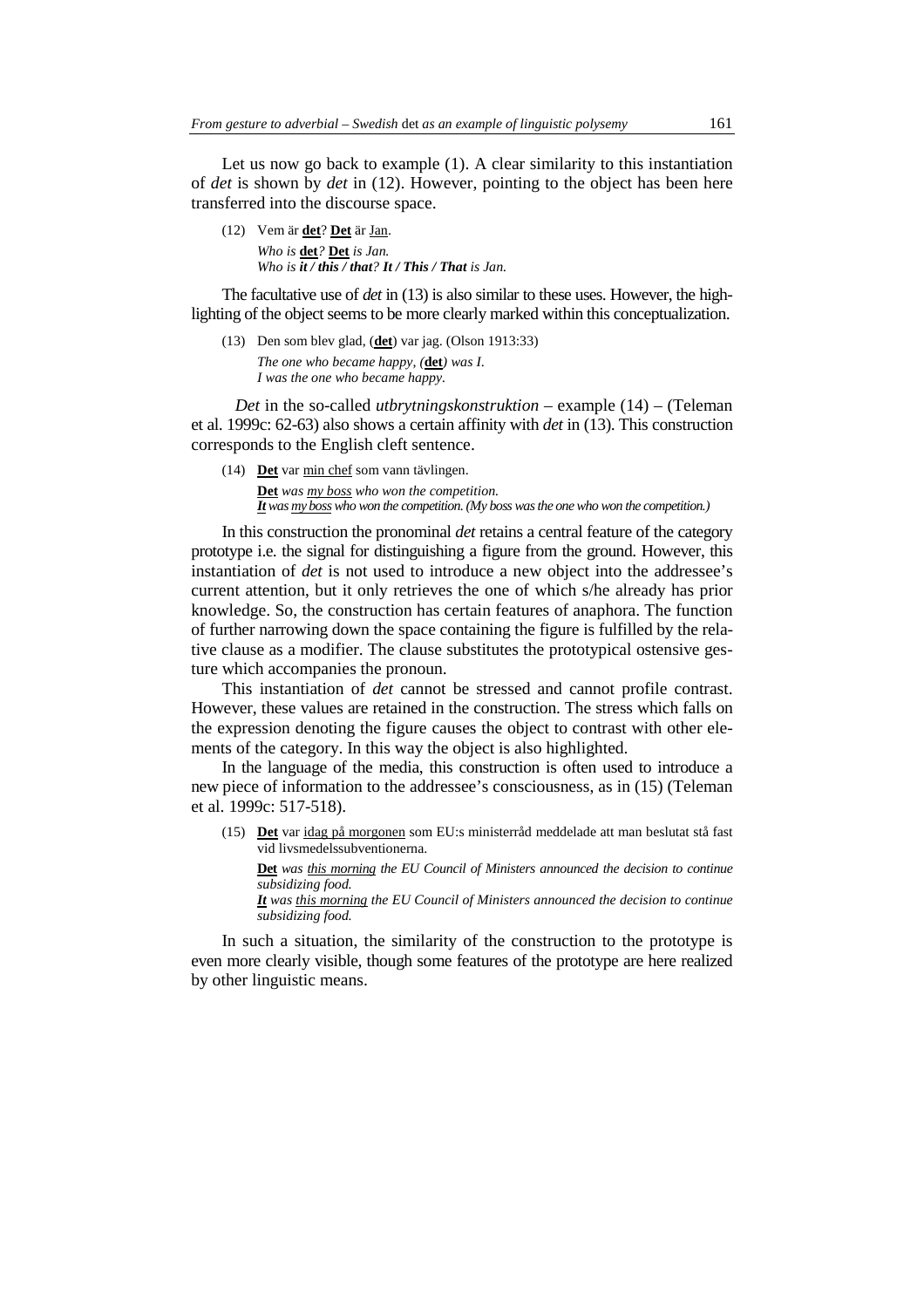The function of highlighting the object is significantly weakened in the existential presentational construction shown in (16a).

(16a) **Det** stod en paraply i hörnet.

**Det** *stood an umbrella in the corner. There was an umbrella in the corner.* 

(16b) **\*Det** stod en paraply. **\*Det** *stood an umbrella*. \**There was an umbrella*.

(16c) **Där/Här** stod en paraply i hörnet.

*There/Here stood an umbrella in the corner. There was an umbrella in the corner.* 

In traditional grammar *det* in (16a) is treated as a semantically empty expletive unit, which serves the function of moving the logical subject – *en paraply*  'an umbrella' – to the rhematic part of the sentence (Teleman et al. 1999c: 53). Thus, the main function of this unit is to introduce a new element into the addressee's consciousness. Additionally, this construction is also preferred when the speaker wants to give the receiver some information on the location of the object (Teleman et al. 1999b: 385).

The scene construal in (16a) is cognitively motivated. In order to introduce a new element into the scene, we give it a specific location within the events in the discourse. In such a situation it is good to prepare the ground for the addressee, and narrow down the space in which the object is to appear. So in the case of similar constructions in German, Smith (2002: 79) makes use of the camera metaphor. Before we concentrate on a chosen detail, we establish the ground, or as Smith puts it "we are taking a wide-angle perspective on a scene" (Smith 2002: 81). This in turn implies moving the conceptualizer away from the perceived scene. *Det* in the initial position in the sentence is a useful tool (means) to do that.

*Det* narrows down (to some extent) the range of the ground containing the figure. A further narrowing down of this ground is introduced by an obligatory adverbial, $4$  usually appearing at the end of the sentence (Teleman et al. 1999b: 390)<sup>5</sup> – example (16b). This adverbial thus resembles the prototypical ostensive gesture accompanying the pronoun.

Treating this instantiation of *det* as a space builder is additionally justified by the fact that in such constructions in contemporary Swedish this type of *det* is often substituted by adverbs of place – *där* 'there' or *här '*here' (Teleman et. al. 1999c: 54, 63, 1999b: 391f.) – example (16c).

An important point I would like to make here is that a similar kind of constructions in German and English is described in Lankacker (1991) and Smith

<sup>4</sup> The same function can be fulfilled by a relative clause, as in e.g. *Det är en karl (i telefonen) som söker dig* 'There is a man (on the telephone) who is looking for you' (Teleman et al. 1999c: 63).

 $<sup>5</sup>$  It is possible to omit the adverbial if the spacial grounding of the event is clearly marked</sup> in the context (Teleman et al. 1999b: 391).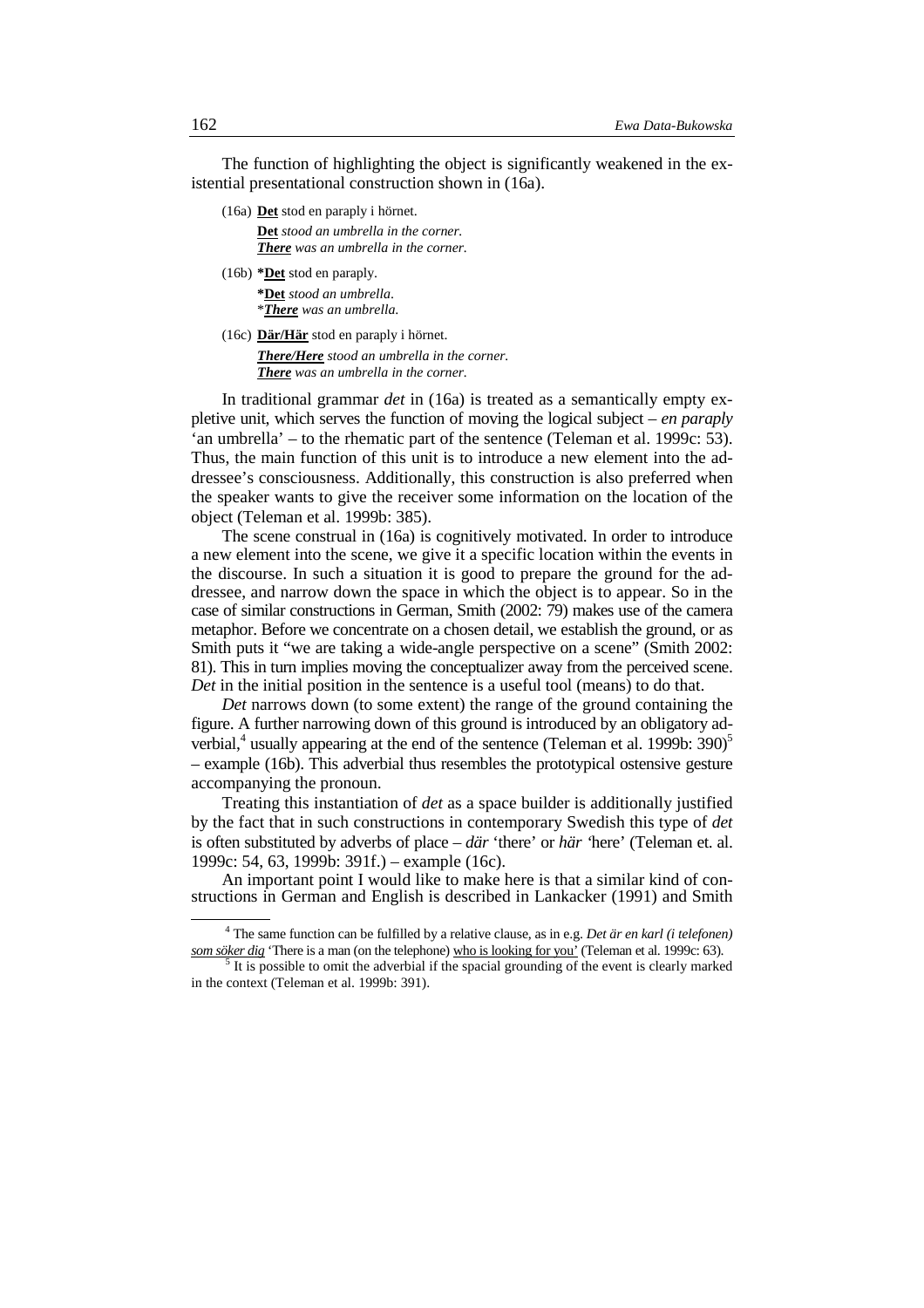(2002) as *setting*-*subject constructions*. The notion of setting corresponds however to the term 'ground' used in this article.

So, what is it that differentiates the realizations of *det* in (14) i (16a)? Analyzing the meaning of *det* within the whole network category, we can conclude that this difference is connected with the effect of highlighting the object. In (16a) *det* does not render the object salient.

An interesting example, which comes from more colloquial Swedish, is given in (17).

(17) **Det** kan ingen ge besked om sådant. **Det** *can nobody provide information on that sort of thing. Nobody (here) can provide information on that sort of thing.*

From the point of view of traditional syntax, the initial *det* has no specific function in this sentence. In terms of CG, however, it serves to narrow down the ground which contains the event.

With these points in mind, let us now turn to conceptualizations collected in (18). In traditional grammar it is said that *det* in this type of construction – (18a) – is *platshållare* i.e. it "holds the place" of a subject which is not explicitly mentioned in the clause (Teleman et al. 1999c: 53, 73f.).

(18a) **Det** värker i benet.

 **Det** *hurts in my (your / his / her, etc.) leg. My leg hurts.* 

(18b) Benet värker. (Teleman et al. 1999c: 53) *My (your / his / her, etc.) leg hurts. My (your / his / her, etc.) leg hurts*.

The subject holds the most prominent position in the clause and it always profiles the information that is the most cognitively salient in the given context and as such automatically accessible for the participants of the communicative process (Teleman et al. 1999c: 70). If in a specific situation there are no other objects that meet such requirements, *det* focuses the addressee's attention on the information that is accessible to the speakers' common experience. This condition is fulfilled by the ground, which is present in every act of perception. Thus, as in (17), *det* in (18a) introduces into the conceptualization the portion of space within which the event takes place. As Smith (2002: 77) observes, this ground becomes a figure here (is highlighted) and functions as a container for the event.

Commonly considered to be semantically empty, *det* turns out to be a significant means of imagery. Teleman et al. (1999c: 74) point out that the variant with *det* in (18a) implies that the event is temporary and accidental, while in the variant without *det* in (18b) what is profiled is a constant feature of the subject. Thus the event in the former construction requires some kind of general localizing in space and time. This is achieved by means of the unit *det,* which to a certain extent narrows down the scope of the space within the con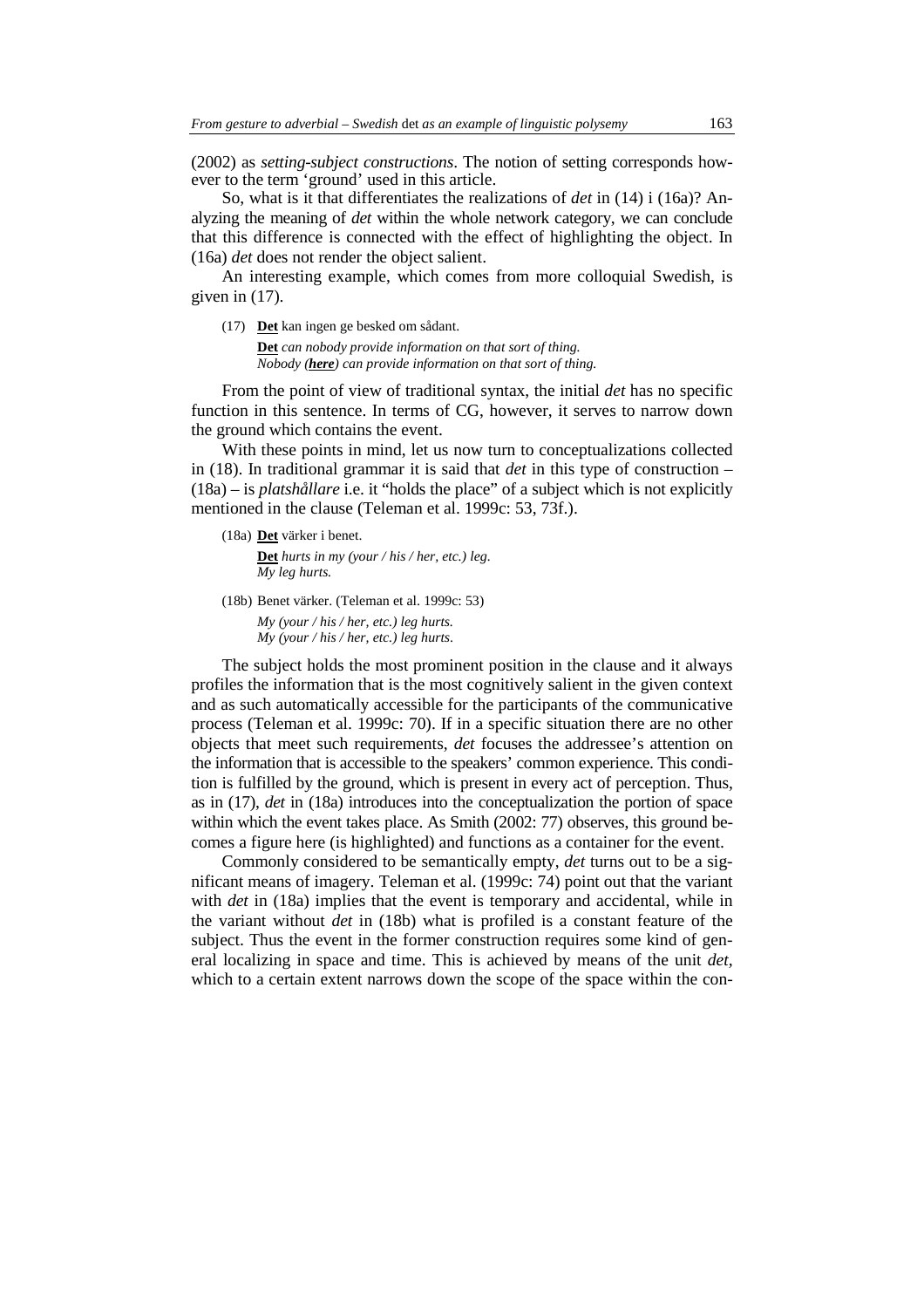ceptualization. The adverbial *i benet* 'in my (your/his etc.) leg' at the end of the utterance specifies it further. In the latter construction such grounding is not necessary, as the discussed object itself constitutes the location (container) for the event.

The ability of *det* to bring out the ground in the construed linguistic image manifests itself also in conceptualizations in which the passive voice is used. See examples in (19).

(19a) **Det** hölls tal och lades ner kransar.

**Det** *were made speeches* (PASSIVE) *and were laid wreaths* (PASSIVE)*. There were speeches and people laid wreaths.* 

(19b) Tal hölls och kransar lades ner.

 *Speeches were made* (PASSIVE) *and were laid wreaths* (PASSIVE)*. There were speeches and people laid wreaths.*

(19c) **Där/Här** hölls tal och lades ner kransar.

*There/Here were made speeches* (PASSIVE) *and wreaths were laid* (PASSIVE). *There were speeches and people laid wreaths.* 

In (19a) *det* enables us to make the ground more prominent. It serves as a reference point relative to which the event is located. It is also possible to locate the event in space in such a way by means of the adverbs *här* 'here' or *där* 'there', or another adverb which can potentially appear in place of *det* in this kind of conceptualization (Teleman et al. 1999c: 57, 372) – example (19c). The space-building function of *det* is even more clearly visible if the unit is removed from the conceptualization, which is potentially possible  $- (19b)$ .

While (19a) gives the impression that the space in which the event takes place is an important part of the linguistic image, in (19b) the information concerning the location of the event is not even taken into consideration.

It should be pointed out that in this type of conceptualization *det* seems to realize yet another property of the prototype. It is generally agreed that passive voice is one of the means of construing less specific conceptual pictures. Higher schematicity of such an image manifests itself in the fact that in such conceptualizations certain information is omitted, e.g. the agent. In Swedish we can observe a certain interrelation between such a way of scene construal and using *det*.

Teleman et al. (1999c: 375) emphasize that passive sentences including *det* usually do not contain the agent. So, such conceptualizations are characterized by the above-mentioned lower specificity of the image. In cognitive terms, using *det* as the subject does not seem to be accidental in such situations. The prototypical *det* presupposes moving the object away from the conceptualizer, and consequently a viewpoint that naturally entails construing more schematic images.

*Det* in (20), (21), (22) shows some similarity to the constructions that have been discussed here.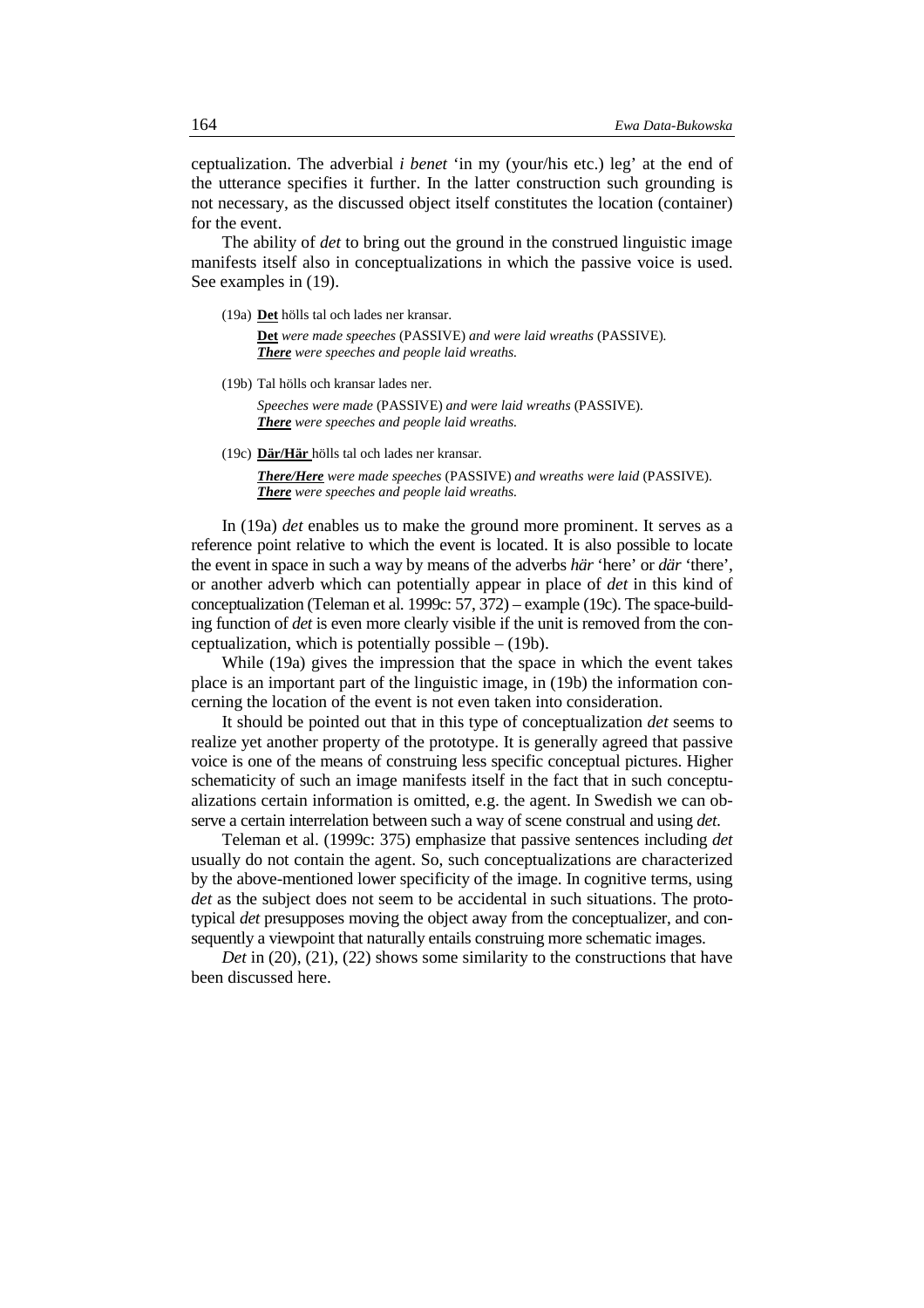- (20) **Det** ringer på dörren. **Det** *is ringing the doorbell. Someone is ringing the doorbell.*
- (21) **Det** susar i öronen. **Det** *is whistling in my (your, his, her, etc.) ears. There's a whistling noise in my (your, his, her, etc.) ears.*
- (22) Det **regnar**. **Det** *is raining. It's raining.*

These constructions also hide certain information. We do not know who rings the doorbell, who or what is whistling, raining etc. Thus, they serve to create more schematic conceptual pictures.

Analysing similar constructions in German, Smith (2002: 87ff.) emphasizes two factors. The German *es* – a unit related to the Swedish *det* – in a construction like *Es regnet* 'It's raining', profiles the ground, which in this case directly corresponds to the specific place in which the phenomenon occurs. On the other hand, the ground formed in this way is more directly involved in the event designated by the verb. Hence the term *facilitative es*, used in Smith's study (Smith 2002: 89).

To account for the meaning of *es* in constructions relating to the weather, Smith (2002) refers to the belief that there is a connection between the environment and its influence on the phenomenon of rain or hail in a specific, restricted area (see also Bolinger 1997). So *det* in (22) evokes the ground of the conceptualization or, as Smith (2002: 91) puts it, "a setting which facilitates weather phenomena".

Those remarks are accurate particularly in relation to weather phenomena. It must be pointed out, however, that the Swedish examples quoted here do not form a uniform category in respect of the presence of the ground as an element reinforcing the event. In some conceptualizations the static ground appears in the construed image  $-$  (22), while in others a presupposed [thing] which influences the profiled event. For instance, the agent can be specified, if necessary, for the action of ringing the doorbell in (20). However, such an agent will be more prototypical than in e.g. (21). *Det* designating the potential or hidden agent in the conceptualization will be more similar to the third-person neuter pronoun, even if this unit will not signal a definite object in the minds of the speakers.

The Swedish *det* (with all its conceptual base) is a perfect means to signal the sense which, as Langacker puts it, "is too unspecific to articulate" (Langacker 1991: 377). The unit, as the prototypical demonstrative pronoun in nominal function and as a personal pronoun, rarely serves the function of designating prototypical agentive subjects. This feature results from the fact that *det* is characterized by neuter gender, which in Swedish is associated mainly with collective nouns, substances and abstract concepts (Thorell 1973: 24). Such entities hardly ever function as agents. Nouns designating potential prototypical agents, e.g. people, animals etc., are very rarely marked for neuter gender (Teleman et al. 1999: 59).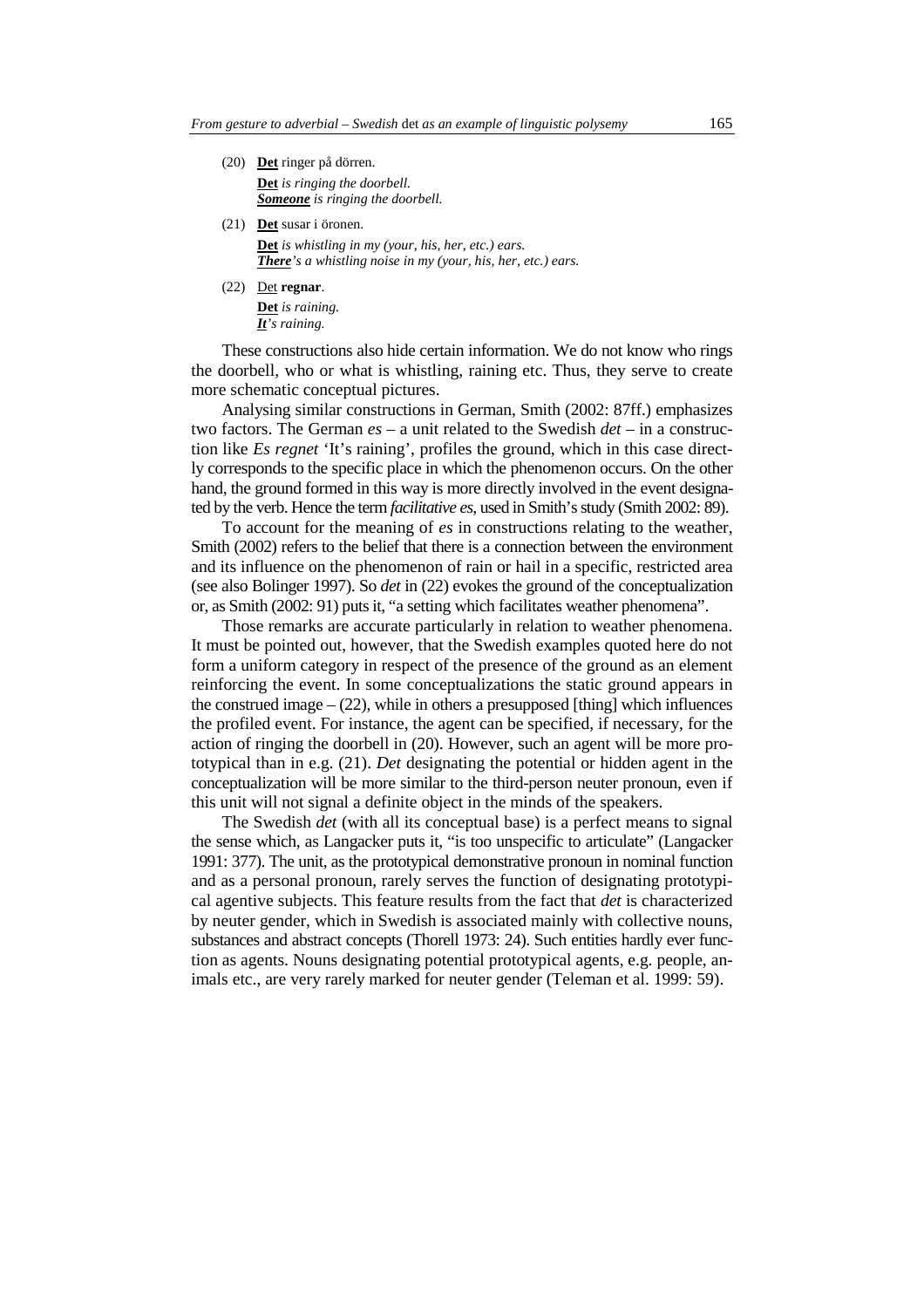Within the category of *det* in Swedish we should also distinguish the usage of the unit in a variety of set phrases, such as complex prepositions *för det att* or lexicalized phrases used in response to an utterance *Just det!* 'Exactly!'. The meaning of *det* is not completely transparent in such instances. However, it can be intuitively suggested that it resembles the meaning of *det* in the socalled *impure text deixis*. Such uses of *det* are of course marginal, but still they are motivated within the category.

# **CONCLUSION**

In this article I have aimed at describing the semantic value of the pronominal *det* in Swedish. I have pointed out the differences and similarities between the particular uses of this unit, trying to explain why these uses fall within the range of a single lexical form in contemporary Swedish. I hope that this short analysis has shown that:

- all occurences of the Swedish *det* are meaningful
- the unit is polysemous
- the meanings ascribed to this unit should be treated as a complex network category, within which all instances reflect the properties of the prototype and are related to each other.

The chart below illustrates the extent to which the particular occurrences of *det* realize the attributes of the prototypical centre of the category:

| No.              | Example / Features, see p. 2                                            | a      | $\mathbf b$ | c     | d      | e      | f      | g   | h      | i   | J           |
|------------------|-------------------------------------------------------------------------|--------|-------------|-------|--------|--------|--------|-----|--------|-----|-------------|
| 1.               | Det är en stol.                                                         | $+$    | $+$         | $+$   | $^{+}$ | $+$    | $+$    | $+$ | $+$    | $+$ | $+/-$       |
| 2.               | Vad var det?                                                            | $+$    | $+$         | $+/-$ | $+$    |        |        | $+$ | $+$    | $+$ | $+/-$       |
| 3.               | Ge mig <b>det</b> . (ett pappersblock)                                  | $+$    | $+$         |       |        | $+$    | $+$    | $+$ | $+$    | $+$ | $+/-$       |
| $\overline{4}$ . | Vi bodde i ett rött hus då. Den sommaren var det<br>nymålat.            | $+$    | $+$         |       |        | $+/-$  | $+$    |     |        |     | $+\sqrt{-}$ |
| 5.               | Ta det lugnt!                                                           | $+$    | $+$         |       | $+$    |        |        |     |        |     | $+?$        |
| 6.               | Tycker du om öl? Ja, det gör jag.                                       | $^{+}$ | $+$         |       | $+$    |        |        | $+$ | $+/-$  |     | $+/-$       |
| 7.               | Om det blir regn, det är det ingen som vet.                             | $+$    | $+$         |       | $+$    |        |        |     | $+$    |     | $+$         |
| 8.               | Jag säger då <b>det</b> : XXX                                           | $+$    | $+$         |       | $+$    |        |        | $+$ | $+$    |     | $+/-$       |
| 9.               | Det att hon gråter behöver inte betyda att hon<br>är ledsen.            | $+$    | $+$         |       | $^{+}$ |        |        |     | $+/-$  |     | $+/-$       |
| 10.1             | <b>Det</b> ska bli trevligt att du kommer.                              | $+$    | $+$         |       | $+$    |        |        | $+$ | $+/-$  |     |             |
| 11.              | Men problemet är väl det att vi hittils har varit<br>relativt skyddade. | $+$    | $+$         |       |        | $+/-$  | $+$    |     | $^{+}$ |     | $+$         |
| 12.              | Vem är det? Det är Jan.                                                 | $^{+}$ | $+$         |       | $^{+}$ | $^{+}$ | $^{+}$ | $+$ | $+/-$  |     |             |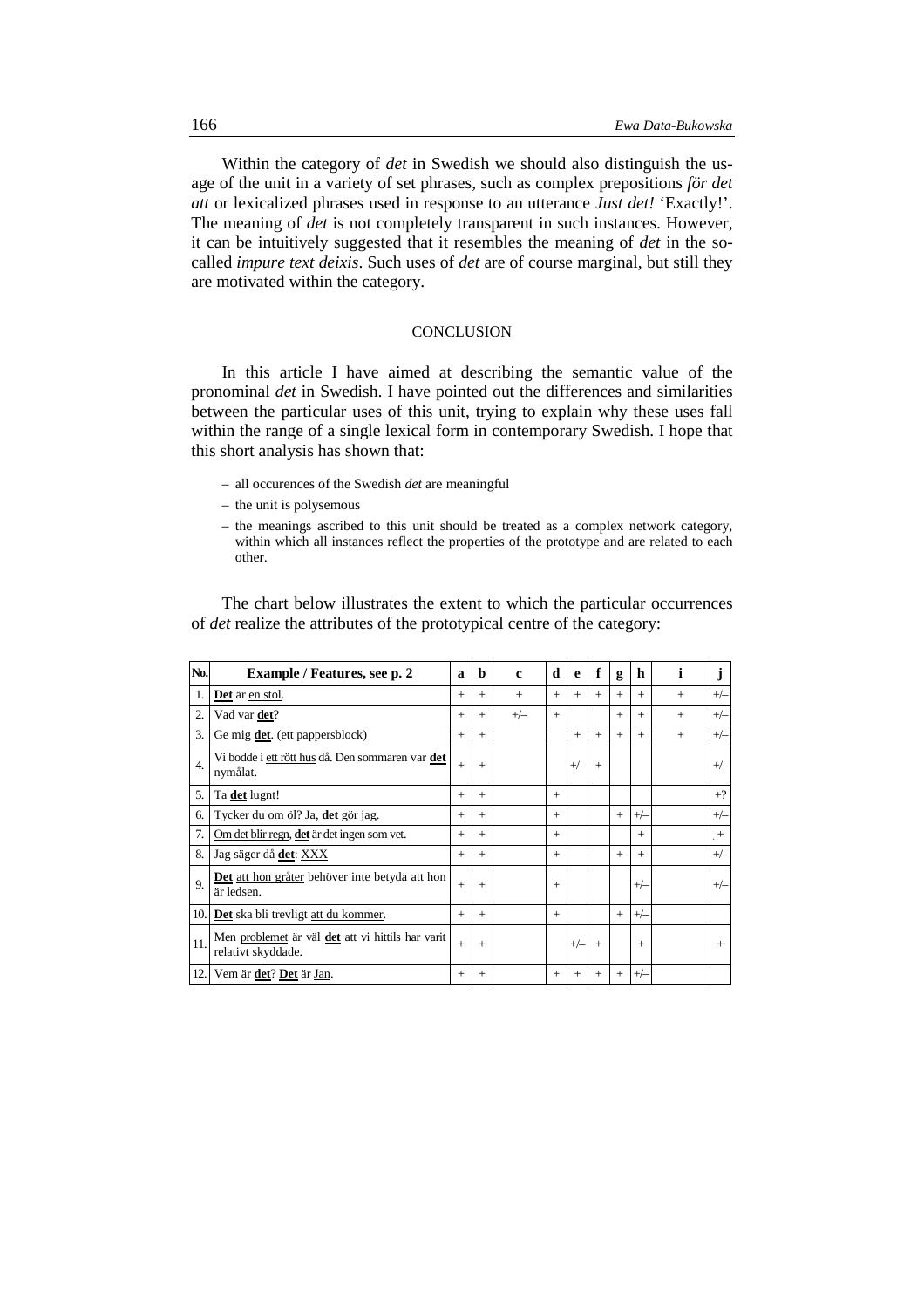| No. | <b>Example</b> / Features, see p. 2                                                                                     | a     | b      | c                                | d      | e     | f     | g   | h      | i.                                   | J   |
|-----|-------------------------------------------------------------------------------------------------------------------------|-------|--------|----------------------------------|--------|-------|-------|-----|--------|--------------------------------------|-----|
| 13. | Den som blev glad, (det) var jag.                                                                                       | $+$   | $+$    |                                  | $+$    | $+/-$ | $+$   |     | $^{+}$ |                                      | $+$ |
|     | 14. Det var min chef som vann tävlingen.                                                                                | $+/-$ | $+$    | <b>RELATIVE</b><br><b>CLAUSE</b> | $+$    | $+/-$ | $+/-$ |     | $+/-$  |                                      |     |
| 15. | Det var idag på morgonen som EU:s ministerråd<br>meddelade att man beslutat stå fast vid livsme-<br>delssubventionerna. | $+/-$ | $+$    | <b>RELATIVE</b><br><b>CLAUSE</b> | $+$    | $+/-$ | $+/-$ | $+$ | $+/-$  |                                      |     |
| 16. | Det stod ett paraply i hörnet.                                                                                          |       | $+$    | <b>ADVERBIAL</b>                 |        |       |       |     |        | <b>CONCEPTUAL</b><br><b>DISTANCE</b> |     |
| 17. | Det kan ingen ge besked om sådant.                                                                                      |       | $+$    |                                  |        |       |       |     |        | <b>CONCEPTUAL</b><br><b>DISTANCE</b> |     |
| 18. | Det värker i benet.                                                                                                     |       | $^{+}$ | <b>ADVERBIAL</b>                 |        |       |       |     |        | <b>CONCEPTUAL</b><br><b>DISTANCE</b> |     |
| 19. | Det hölls tal och lades ner kransar.                                                                                    |       | $+$    |                                  |        |       |       |     |        | <b>CONCEPTUAL</b><br><b>DISTANCE</b> |     |
| 20. | Det ringer på dörren.                                                                                                   |       | $+$    |                                  |        |       |       |     |        | <b>CONCEPTUAL</b><br><b>DISTANCE</b> |     |
| 21. | Det susar i öronen.                                                                                                     |       | $+$    |                                  |        |       |       |     |        | <b>CONCEPTUAL</b><br><b>DISTANCE</b> |     |
| 22. | Det regnar.                                                                                                             |       | $+$    |                                  |        |       |       |     |        | CONCEPTUAL<br><b>DISTANCE</b>        |     |
| 23. | Just det!                                                                                                               | $+/-$ | $+/-$  |                                  | $^{+}$ |       |       |     |        |                                      |     |

#### **REFERENCES**

Bolinger, Dwight. 1977. *Meaning and form*. New York: Longman.

- Brandenstein, Wilhelm. 1928. Das Problem der Impersonalien. *Zeitschrift für Indogermanistik und allgemeine Sprachwissenschaft* 46, pp. 1-26.
- Brugmann, Karl. 1922. *Kurze vergleichende Grammatik der indogermanischen Sprachen*. Berlin Leipzig: Walter de Gruyter & Co.

— 1925. *Die Syntax des einfachen Satzes im Indogermanischen*. Berlin – Leipzig: Walter de Gruyter & Co.

- Chomsky, Noam. 1982. *Lectures on government and binding. The Pisa lectures*. Doordrecht Cinnaminson: FORIS.
- Data-Bukowska, Ewa. 2005. *Zaimki wskazujące w języku szwedzkim. Analiza znaczeń z perspektywy językoznawstwa kognitywnego*. Kraków: TEXT.
- Hanks, Wiliam F. 1992. The indexical ground of deictic reference. In: Duranti, Alessandro & Goodwin, Charles (eds.). *Rethinking context. Language as an interactive phenomenon*. Cambridge: Cambridge University Press, pp. 43-76.
- Himmelmann, Nikolaus. 1996. Demonstratives in narrative discourse: a taxonomy of universal use. In: Fox, Barbara (ed.). *Studies in anaphora*. Amsterdam – Philadelphia: John Benjamins, pp. 205-253.
- Jodłowski, Stanisław. 1973. *Ogólnojęzykoznawcza charakterystyka zaimka*. Wrocław Warszawa Kraków: Wydawnictwo PAN.
- Krenn, Monika. 1985. *Probleme der Diskursanalyse im Englischen. Verweise mit 'this', 'that', 'it' und Verwandtes*. Tübingen: Gunter Narr Verlag.
- Lakoff, George. 1987. *Women, fire, and dangerous things. What categories reveal about the mind*. Chicago: The University of Chicago Press.
- Langacker, Ronald W. 1987. *Foundations of cognitive grammar*. *Vol. I: Theoretical prerequisites*. Stanford: Stanford University Press.
- 1991. *Foundations of cognitive grammar. Vol. II: Descriptive application*. Stanford: Stanford University Press.